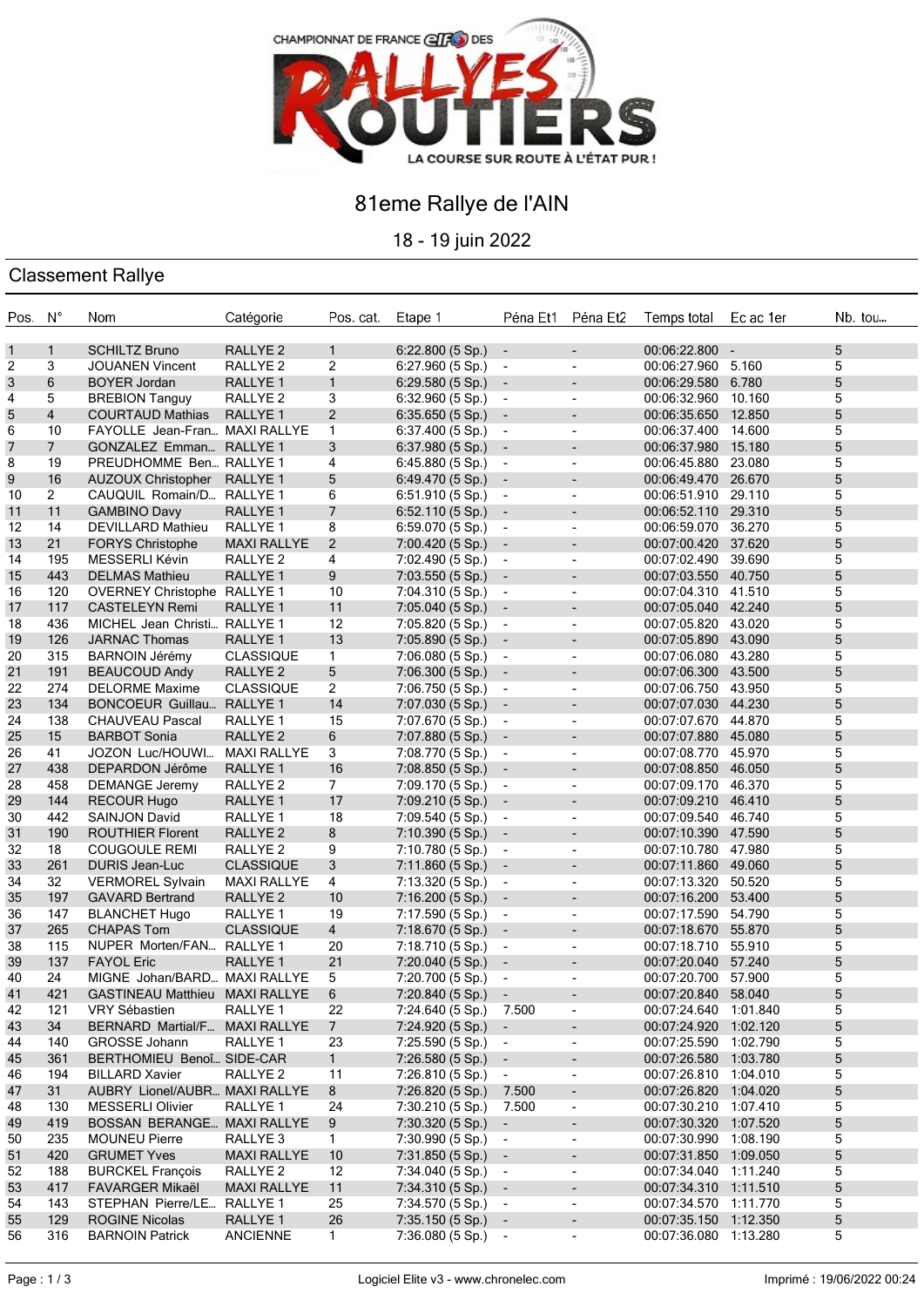# 81eme Rallye de l'AIN

18 - 19 juin 2022

### Classement Rallye

| Pos. N°    |            | Nom                                                   | Catégorie                                 | Pos. cat.                        | Etape 1                                |                                            |                                                      | Péna Et1 Péna Et2 Temps total                  | Ec ac 1er | Nb. tou |
|------------|------------|-------------------------------------------------------|-------------------------------------------|----------------------------------|----------------------------------------|--------------------------------------------|------------------------------------------------------|------------------------------------------------|-----------|---------|
| 57         | 175        | PARUSSINI Rudy                                        | RALLYE <sub>1</sub>                       | 27                               | 7:38.090(5 Sp.)                        | 7.500                                      | $\blacksquare$                                       | 00:07:38.090 1:15.290                          |           | 5       |
| 58         | 189        | RIOU Gaëtan                                           | RALLYE <sub>2</sub>                       | 13                               | 7:38.330 (5 Sp.)                       | $\blacksquare$                             | $\overline{\phantom{a}}$                             | 00:07:38.330 1:15.530                          |           | 5       |
| 59         | 266        | <b>LETHENET Cyrille</b>                               | <b>CLASSIQUE</b>                          | 5 <sup>5</sup>                   | 7:39.780 (5 Sp.)                       | $\overline{\phantom{a}}$                   | $\overline{\phantom{a}}$                             | 00:07:39.780 1:16.980                          |           | 5       |
| 60         | 439        | <b>RAGE Kevin</b>                                     | RALLYE <sub>1</sub>                       | 28                               | 7:39.790 (5 Sp.)                       | $\blacksquare$                             | $\blacksquare$                                       | 00:07:39.790 1:16.990                          |           | 5       |
| 61         | 141        | <b>NOVET Thibaud</b>                                  | RALLYE <sub>1</sub>                       | 29                               | 7:41.450 (5 Sp.)                       | $\overline{\phantom{a}}$                   | $\overline{\phantom{a}}$                             | 00:07:41.450 1:18.650                          |           | 5       |
| 62         | 264        | JEUDY Yann                                            | <b>CLASSIQUE</b>                          | 6                                | 7:43.250 (5 Sp.)                       | $\blacksquare$                             | $\overline{\phantom{a}}$                             | 00:07:43.250 1:20.450                          |           | 5       |
| 63         | 198        | SCHMITT BAILER Ar RALLYE 2                            |                                           | 14                               | 7:46.380 (5 Sp.)                       | $\sim$                                     | $\overline{\phantom{a}}$                             | 00:07:46.380 1:23.580                          |           | 5       |
| 64         | 42         | <b>MOREL Yannick</b>                                  | <b>MAXI RALLYE</b>                        | 12                               | 7:49.130 (5 Sp.)                       | $\overline{\phantom{a}}$                   | $\overline{\phantom{a}}$                             | 00:07:49.130 1:26.330                          |           | 5       |
| 65         | 145<br>23  | <b>UNAL Thierry</b>                                   | RALLYE <sub>1</sub>                       | 30                               | $7:50.950(5 Sp.)$ -                    |                                            | $\blacksquare$                                       | 00:07:50.950 1:28.150                          |           | 5       |
| 66<br>67   | 272        | MASSON Hugues-Ol MAXI RALLYE<br><b>PIGEAT Richard</b> | <b>CLASSIQUE</b>                          | 13<br>7 <sup>1</sup>             | 7:54.030 (5 Sp.)<br>7:54.590(5 Sp.)    | $\blacksquare$<br>$\sim$                   | $\overline{\phantom{a}}$<br>$\overline{\phantom{a}}$ | 00:07:54.030 1:31.230<br>00:07:54.590 1:31.790 |           | 5<br>5  |
| 68         | 28         | POTIER Guillaume                                      | <b>MAXI RALLYE</b>                        | 14                               | 7:54.660(5 Sp.)                        | $\blacksquare$                             | $\overline{\phantom{a}}$                             | 00:07:54.660 1:31.860                          |           | 5       |
| 69         | 435        | <b>GAILLARD WILLY</b>                                 | <b>MAXI RALLYE</b>                        | 15                               | $7:55.550(5 Sp.)$ -                    |                                            | $\blacksquare$                                       | 00:07:55.550 1:32.750                          |           | 5       |
| 70         | 236        | LEGODU Jérémy                                         | RALLYE 3                                  | $\overline{2}$                   | 7:58.870 (5 Sp.)                       | $\blacksquare$                             | $\overline{\phantom{a}}$                             | 00:07:58.870 1:36.070                          |           | 5       |
| 71         | 490        | <b>GILLARD Quentin</b>                                | <b>ANCIENNE</b>                           | $2^{\circ}$                      | 7:59.860(5 Sp.)                        | $\overline{\phantom{a}}$                   | $\overline{\phantom{a}}$                             | 00:07:59.860 1:37.060                          |           | 5       |
| 72         | 464        | <b>VEUGLE Flavien</b>                                 | RALLYE <sub>2</sub>                       | 15                               | 8:00.020 (5 Sp.)                       | $\blacksquare$                             | $\overline{\phantom{a}}$                             | 00:08:00.020 1:37.220                          |           | 5       |
| 73         | 118        | <b>CANALI Philippe</b>                                | RALLYE <sub>1</sub>                       | 31                               | 8:03.100(5 Sp.)                        | $\overline{\phantom{a}}$                   | $\overline{\phantom{a}}$                             | 00:08:03.100 1:40.300                          |           | 5       |
| 74         | 237        | <b>FABRE Vincent</b>                                  | RALLYE 3                                  | 3                                | 8:03.370(5 Sp.)                        | $\blacksquare$                             | $\overline{\phantom{a}}$                             | 00:08:03.370 1:40.570                          |           | 5       |
| 75         | 455        | PINCé Yann                                            | RALLYE <sub>2</sub>                       | 16                               | 8:04.620 (5 Sp.)                       | $\overline{\phantom{a}}$                   | $\overline{\phantom{a}}$                             | 00:08:04.620 1:41.820                          |           | 5       |
| 76         | 267        | PUGET Charles Alex CLASSIQUE                          |                                           | 8                                | 8:04.900(5 Sp.)                        | $\overline{\phantom{a}}$                   | $\sim$                                               | 00:08:04.900 1:42.100                          |           | 5       |
| 77         | 43         | <b>PAQUIN William</b>                                 | <b>MAXI RALLYE</b>                        | 16                               | 8:08.480(5 Sp.)                        | $\overline{\phantom{a}}$                   | $\overline{\phantom{a}}$                             | 00:08:08.480 1:45.680                          |           | 5       |
| 78         | 146        | LOUSSEREAUX Da RALLYE 1                               |                                           | 32                               | 8:08.720(5 Sp.)                        | $\blacksquare$                             | $\overline{\phantom{a}}$                             | 00:08:08.720 1:45.920                          |           | 5       |
| 79<br>80   | 323<br>241 | <b>COUDURIER Thierry</b><br><b>PARMENTIER Julien</b>  | ANCIENNE<br>RALLYE 3                      | 3 <sup>1</sup><br>$\overline{4}$ | 8:09.090 (5 Sp.)<br>8:10.180(5 Sp.)    | $\overline{\phantom{a}}$<br>$\blacksquare$ | $\overline{\phantom{a}}$<br>$\sim$                   | 00:08:09.090 1:46.290<br>00:08:10.180 1:47.380 |           | 5<br>5  |
| 81         | 425        | BOISSERIE Philippe/ MAXI RALLYE                       |                                           | 17                               | 8:11.110 (5 Sp.)                       | $\overline{\phantom{a}}$                   | $\overline{\phantom{a}}$                             | 00:08:11.110 1:48.310                          |           | 5       |
| 82         | 474        | VANHOLLEBEKE Pi RALLYE 3                              |                                           | 5                                | 8:11.750(5 Sp.)                        | $\blacksquare$                             | $\overline{\phantom{a}}$                             | 00:08:11.750 1:48.950                          |           | 5       |
| 83         | 424        | <b>MOLINARI Laurent</b>                               | <b>MAXI RALLYE</b>                        | 18                               | 8:14.660(5 Sp.)                        | $\overline{\phantom{a}}$                   | $\overline{\phantom{a}}$                             | 00:08:14.660 1:51.860                          |           | 5       |
| 84         | 453        | <b>CECILLON Maxime</b>                                | RALLYE 1                                  | 33                               | 8:17.260(5 Sp.)                        | $\blacksquare$                             | $\overline{\phantom{a}}$                             | 00:08:17.260 1:54.460                          |           | 5       |
| 85         | 457        | <b>ORIOL Boris</b>                                    | RALLYE <sub>2</sub>                       | 17                               | $8:19.930(5 Sp.)$ -                    |                                            | $\overline{\phantom{a}}$                             | 00:08:19.930 1:57.130                          |           | 5       |
| 86         | 369        | LEPAGE Pauline/LE SIDE-CAR                            |                                           | $\mathbf{2}$                     | 8:20.730(5 Sp.)                        | $\overline{\phantom{a}}$                   | $\overline{\phantom{a}}$                             | 00:08:20.730 1:57.930                          |           | 5       |
| 87         | 187        | <b>MOLINET Denis</b>                                  | RALLYE <sub>2</sub>                       | 18                               | 8:22.300 (5 Sp.) -                     |                                            | $\blacksquare$                                       | 00:08:22.300 1:59.500                          |           | 5       |
| 88         | 368        | BACON Franck/CRE SIDE-CAR                             |                                           | 3 <sup>1</sup>                   | 8:24.070(5 Sp.)                        | $\blacksquare$                             | $\overline{\phantom{a}}$                             | 00:08:24.070 2:01.270                          |           | 5       |
| 89         | 456        | <b>VAUTHIER Mickaël</b>                               | RALLYE <sub>2</sub>                       | 19                               | 8:26.140(5 Sp.)                        | 37.500                                     | $\overline{\phantom{a}}$                             | 00:08:26.140 2:03.340                          |           | 5       |
| 90         | 475        | <b>PRAS Thierry</b>                                   | <b>CLASSIQUE</b>                          | 9                                | 8:26.800(5 Sp.)                        | $\overline{\phantom{a}}$                   | $\overline{\phantom{a}}$                             | 00:08:26.800 2:04.000                          |           | 5       |
| 91         | 181        | <b>GUILLEMOT Frédéric</b>                             | RALLYE 2                                  | 20                               | $8:27.530(5 Sp.)$ -                    |                                            | $\blacksquare$                                       | 00:08:27.530 2:04.730                          |           | 5       |
| 92         | 454        | <b>VAURIS</b> Etienne                                 | RALLYE 1                                  | 34                               | 8:27.960(5 Sp.)                        | $\sim$                                     | $\overline{\phantom{a}}$                             | 00:08:27.960 2:05.160<br>00:08:29.110 2:06.310 |           | 5<br>5  |
| 93<br>94   | 27<br>122  | <b>ESSID Hamza</b><br><b>LESCANE Bruno</b>            | <b>MAXI RALLYE</b><br>RALLYE <sub>1</sub> | 19<br>35                         | 8:29.110(5 Sp.)<br>8:32.710(5 Sp.)     | $\overline{\phantom{a}}$<br>7.500          | $\overline{\phantom{a}}$<br>$\blacksquare$           | 00:08:32.710 2:09.910                          |           | 5       |
| 95         | 192        | MESSEGHEM CHRI RALLYE 2                               |                                           | 21                               | 8:36.080(5 Sp.)                        | $\overline{\phantom{a}}$                   | $\overline{\phantom{a}}$                             | 00:08:36.080 2:13.280                          |           | 5       |
| 96         | 149        | <b>VURPILLOT Simon</b>                                | RALLYE 1                                  | 36                               | 8:39.630(5 Sp.)                        | $\blacksquare$                             | $\overline{\phantom{a}}$                             | 00:08:39.630 2:16.830                          |           | 5       |
| 97         | 321        | <b>JOUAN Salah</b>                                    | <b>ANCIENNE</b>                           | $\overline{4}$                   | $8:41.180(5 Sp.)$ -                    |                                            |                                                      | 00:08:41.180 2:18.380                          |           | 5       |
| 98         | 440        | <b>HERICOURT Michel</b>                               | RALLYE <sub>1</sub>                       | 37                               | 8:42.110 (5 Sp.)                       | 7.500                                      | $\overline{\phantom{a}}$                             | 00:08:42.110 2:19.310                          |           | 5       |
| 99         | 466        | <b>SIGARI NICOLAS</b>                                 | RALLYE <sub>2</sub>                       | 22                               | 8:47.390 (5 Sp.)                       | 30.000                                     | $\blacksquare$                                       | 00:08:47.390 2:24.590                          |           | 5       |
| 100        | 322        | <b>DUFOUR Marc</b>                                    | <b>ANCIENNE</b>                           | 5                                | 8:47.920 (5 Sp.)                       | 45.000                                     | $\blacksquare$                                       | 00:08:47.920 2:25.120                          |           | 5       |
| 101        | 437        | <b>BERNARD Loïc</b>                                   | RALLYE <sub>1</sub>                       | 38                               | 8:50.970 (5 Sp.)                       | 37.500                                     | $\overline{\phantom{a}}$                             | 00:08:50.970 2:28.170                          |           | 5       |
| 102        | 326        | RIVOLLET Jean Yves ANCIENNE                           |                                           | 6                                | 8:52.090(5 Sp.)                        | $\blacksquare$                             | $\overline{\phantom{a}}$                             | 00:08:52.090 2:29.290                          |           | 5       |
| 103        | 416        | CHARDONNENS Ya MAXI RALLYE                            |                                           | 20                               | 8:56.590(5 Sp.)                        | 1:00.000                                   | $\overline{\phantom{a}}$                             | 00:08:56.590 2:33.790                          |           | 5       |
| 104        | 183        | HANNIGSBERG Mor RALLYE 2<br>DESTRAZ Jérémiah          |                                           | 23                               | 8:58.670 (5 Sp.)                       | $\blacksquare$<br>1:07.500                 | $\overline{\phantom{a}}$                             | 00:08:58.670 2:35.870<br>00:08:58.910 2:36.110 |           | 5       |
| 105<br>106 | 415<br>461 | THEVENON-DANIE                                        | <b>MAXI RALLYE</b><br>RALLYE <sub>2</sub> | 21<br>24                         | 8:58.910 (5 Sp.)<br>8:58.920 (5 Sp.)   | 1:07.500                                   | $\overline{\phantom{a}}$<br>$\blacksquare$           | 00:08:58.920 2:36.120                          |           | 5<br>5  |
| 107        | 243        | <b>DUPERRON Denis</b>                                 | RALLYE 3                                  | 6                                | 9:02.560(5 Sp.)                        | $\blacksquare$                             | $\overline{\phantom{a}}$                             | 00:09:02.560 2:39.760                          |           | 5       |
| 108        | 401        | BENESTON Didier/B SIDE-CAR                            |                                           | 4                                | 9:21.050(5 Sp.)                        | $\overline{\phantom{a}}$                   | $\overline{\phantom{a}}$                             | 00:09:21.050 2:58.250                          |           | 5       |
| 109        | 318        | <b>STEPHAN Philippe</b>                               | <b>ANCIENNE</b>                           | $7\overline{ }$                  | $9:21.930(5 Sp.)$ -                    |                                            | $\overline{\phantom{a}}$                             | 00:09:21.930 2:59.130                          |           | 5       |
| 110        | 22         | <b>BOURSIER Michel</b>                                | <b>MAXI RALLYE</b>                        | 22                               | 9:28.250(5 Sp.)                        | 1:15.000                                   | $\overline{\phantom{a}}$                             | 00:09:28.250 3:05.450                          |           | 5       |
| 111        | 325        | POUTIER J.François                                    | <b>ANCIENNE</b>                           | 8                                | 9:30.120(5 Sp.)                        | $\overline{\phantom{a}}$                   | ٠                                                    | 00:09:30.120 3:07.320                          |           | 5       |
| 112        | 367        | GUILHOT frédéric/F SIDE-CAR                           |                                           | 5                                | 9:30.890(5 Sp.)                        | $\blacksquare$                             | $\overline{\phantom{a}}$                             | 00:09:30.890 3:08.090                          |           | 5       |
| 113        | 402        | PERRAUD Didier/PE SIDE-CAR                            |                                           | $6\phantom{.}$                   | $9:33.490(5 Sp.)$ -                    |                                            | $\overline{\phantom{a}}$                             | 00:09:33.490 3:10.690                          |           | 5       |
| 114        | 184        | PREVOST Arnaud                                        | RALLYE <sub>2</sub>                       | 25                               | 9:35.560(5 Sp.)                        | 1:00.000                                   | $\blacksquare$                                       | 00:09:35.560 3:12.760                          |           | 5       |
| 115        | 270        | LAROCHETTE Olivier CLASSIQUE                          |                                           | 10                               | 9:35.970(5 Sp.)                        | 1:45.000                                   | $\overline{\phantom{a}}$                             | 00:09:35.970 3:13.170                          |           | 5       |
| 116        | 418        | <b>CHOPIN Pierrick</b>                                | <b>MAXI RALLYE</b>                        | 23                               | 9:36.150 (5 Sp.)                       | 1:45.000                                   | $\blacksquare$                                       | 00:09:36.150 3:13.350                          |           | 5       |
| 117        | 271        | DEBIZE Grégory                                        | <b>CLASSIQUE</b>                          | 11                               | 9:39.170(5 Sp.)                        | 1:37.500                                   | $\sim$                                               | 00:09:39.170 3:16.370                          |           | 5       |
| 118        | 370<br>242 | COUDERC Gilles/C<br><b>GERMANIQUE Pasc RALLYE 3</b>   | SIDE-CAR                                  | 7<br>$\overline{7}$              | 9:47.340(5 Sp.)                        | 1:15.000                                   | $\overline{\phantom{a}}$                             | 00:09:47.340 3:24.540<br>00:09:56.940 3:34.140 |           | 5       |
| 119<br>120 | 319        | <b>MARTIN Eric</b>                                    | <b>ANCIENNE</b>                           | 9                                | 9:56.940(5 Sp.)<br>10:01.280 (5 Sp.) - | $\overline{\phantom{a}}$                   | $\overline{\phantom{a}}$<br>$\overline{\phantom{a}}$ | 00:10:01.280 3:38.480                          |           | 5<br>5  |
| 121        | 400        | GILLARD Laurent/A SIDE-CAR                            |                                           | 8                                | 10:07.770 (5 Sp.) -                    |                                            | $\overline{\phantom{a}}$                             | 00:10:07.770 3:44.970                          |           | 5       |
| 122        | 362        | MENERET Florian/R SIDE-CAR                            |                                           | 9                                | 10:11.210 (5 Sp.) 3:00.000             |                                            | $\overline{\phantom{a}}$                             | 00:10:11.210 3:48.410                          |           | 5       |
| 123        | 320        | ZABRONIECKA Joel                                      | <b>ANCIENNE</b>                           | 10                               | 10:20.810 (5 Sp.) -                    |                                            | $\overline{\phantom{a}}$                             | 00:10:20.810 3:58.010                          |           | 5       |
|            |            |                                                       |                                           |                                  |                                        |                                            |                                                      |                                                |           |         |